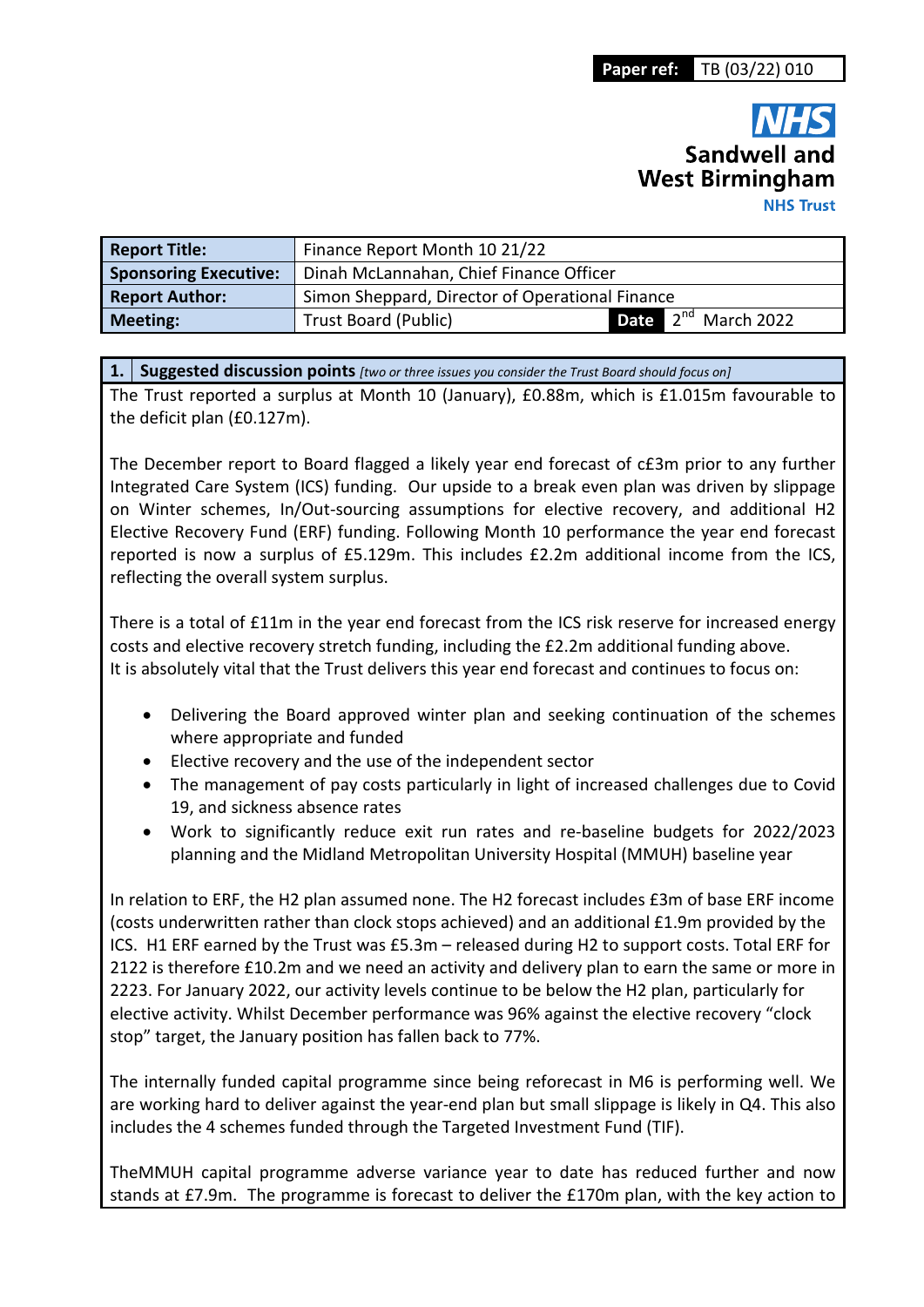#### secure and validate a revised cash flow forecast from Balfour Beatty.

Cash balances remain strong at £54.5m at 31 January.

| 2. Alignment to our Vision [indicate with an 'X' which Strategic Objective this paper supports] |                   |                                 |                       |                             |  |  |  |  |  |  |  |  |  |
|-------------------------------------------------------------------------------------------------|-------------------|---------------------------------|-----------------------|-----------------------------|--|--|--|--|--|--|--|--|--|
| <b>Our Patients</b>                                                                             | <b>Our People</b> |                                 | <b>Our Population</b> |                             |  |  |  |  |  |  |  |  |  |
| To be good or outstanding in                                                                    |                   | To cultivate and sustain happy, |                       | To work seamlessly with our |  |  |  |  |  |  |  |  |  |
| everything that we do                                                                           |                   | productive and engaged staff    |                       | partners to improve lives   |  |  |  |  |  |  |  |  |  |

**3. Previous consideration** *[where has this paper been previously discussed?]*

Clinical Leadership Executive, 22 February 2022 Finance, Investment and Performance Committee, 25 February 2022

#### **4. Recommendation(s)**

The Trust Board is asked to:

**a. DISCUSS** the year to date financial position

**b. NOTE** the year end forecast

| -5.                                      | <b>Impact</b> [indicate with an 'X' which governance initiatives this matter relates to and where shown elaborate] |                     |   |  |   |  |                             |  |  |  |  |  |  |  |
|------------------------------------------|--------------------------------------------------------------------------------------------------------------------|---------------------|---|--|---|--|-----------------------------|--|--|--|--|--|--|--|
| <b>Trust Risk Register</b><br>3688, 3689 |                                                                                                                    |                     |   |  |   |  |                             |  |  |  |  |  |  |  |
| <b>Board Assurance Framework</b>         |                                                                                                                    | $x$ SBAF 9, SBAF 10 |   |  |   |  |                             |  |  |  |  |  |  |  |
| <b>Equality Impact Assessment</b>        |                                                                                                                    | Is this required?   | v |  | N |  | $ x $ If 'Y' date completed |  |  |  |  |  |  |  |
| Quality Impact Assessment                |                                                                                                                    | Is this required?   | v |  | N |  | $x$ If 'Y' date completed   |  |  |  |  |  |  |  |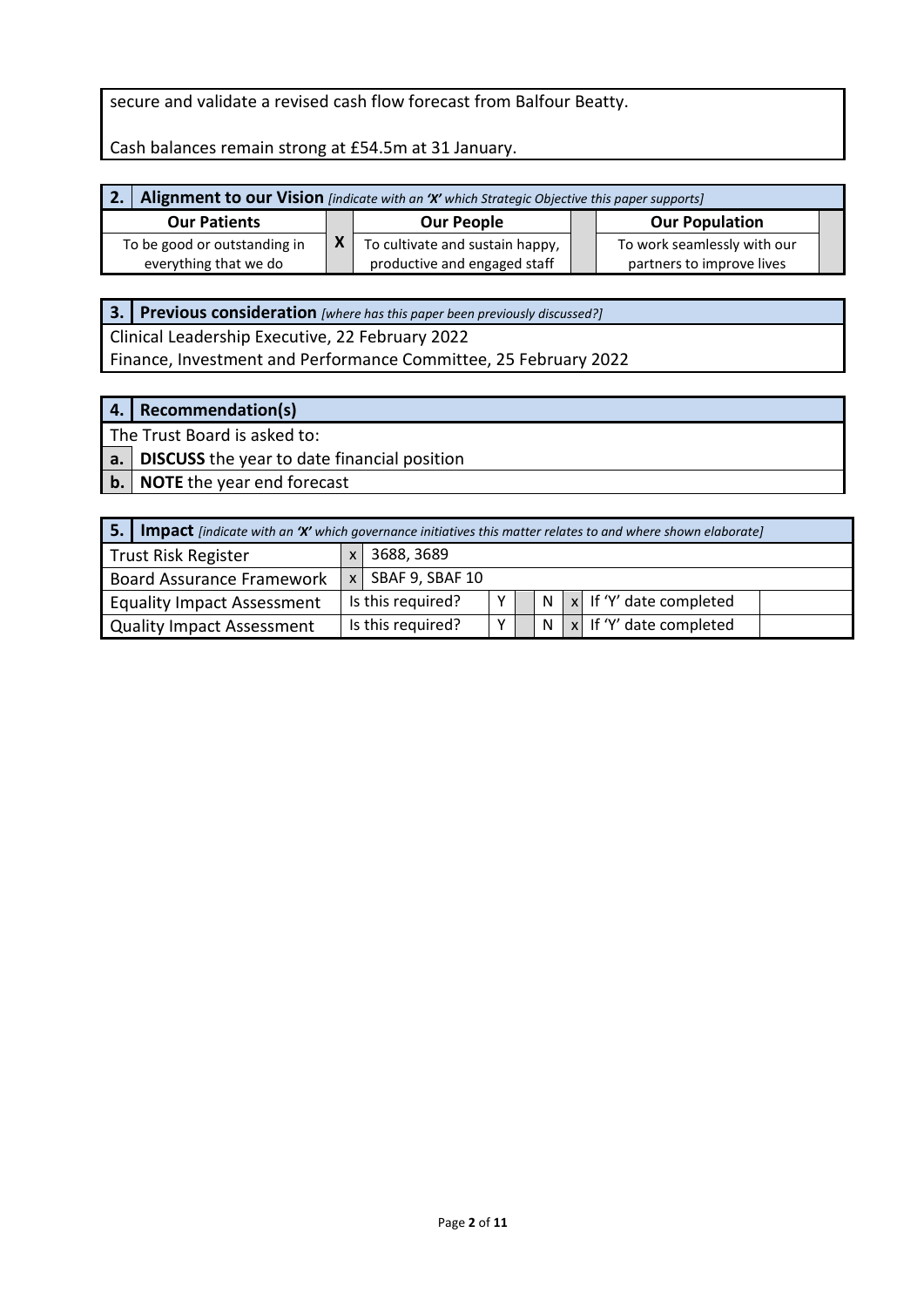# **SANDWELL AND WEST BIRMINGHAM HOSPITALS NHS TRUST**

# **Report to the Public Trust Board: 2 March 2022**

# **Finance Report Month 10**

#### **1. Introduction or background**

1.1 This report describes the key issues in relation to financial performance year to date against the 21/22 financial plan, reflecting H1 (April – Sept 21) and H2 (Oct 21 – March 22) performance.

#### **2. Income and Expenditure 21/22**

- 1.2 The Trust reported a small favourable surplus at Month 10 (to 31 January 2022) of £0.88m. This was £1.015m favourable to the deficit plan of £0.127m. The Finance, Investment & Performance Committee (FIPC) have discussed the year to date position in detail, including risks and mitigations.
- 1.3 As a consequence of the favourable Month 10 position, and in the context of the December Trust Board report flagging a potential upside of the year end forecast of c£3m, prior to any further Integrated Care System (ICS) funding, the Trust is now reporting a year end forecast of £5.129m. This forecast includes £2.2m additional income from the ICS to reflect the overall system surplus.
- 2.1 Activity levels are shown in Annex 3. The table below summarises actual performance against the Plan for H2 against the key activity types.

|                                 |           | $H2 - YTD$ |            |          |
|---------------------------------|-----------|------------|------------|----------|
| <b>Activity Run Rate by POD</b> | Planl     | Actual     | $+/-$      | $+/-$    |
| Community                       | 227,787   | 212,345    | $-15,442$  | $-6.8%$  |
| <b>Elective Admissions</b>      | 15,656    | 12,997     | $-2,659$   | $-17.0%$ |
| <b>Emergency Admissions</b>     | 18,323    | 16,272     | $-2,051$   | $-11.2%$ |
| <b>Emergency Departments</b>    | 74,235    | 73,658     | $-577$     | $-0.8%$  |
| <b>Excess Bed Days</b>          | 2,873     | 2,503      | $-370$     | $-12.9%$ |
| Maternity Pathway               | 5,879     | 5,538      | $-341$     | $-5.8%$  |
| <b>Neonatal Unit</b>            | 3,724     | 4,013      | 289        | 7.8%     |
| <b>OP New Attendances</b>       | 60,667    | 68,809     | 8,142      | 13.4%    |
| <b>OP Procedures</b>            | 44,287    | 33,078     | $-11,209$  | $-25.3%$ |
| <b>OP Review Attendances</b>    | 86,053    | 87,523     | 1,470      | 1.7%     |
| OP Non Face to Face             | 57,476    | 30,186     | $-27,290$  | $-47.5%$ |
| <b>Other Contract Lines</b>     | 1,306,330 | 1,132,496  | $-173,834$ | $-13.3%$ |
| <b>Unbundled Activity</b>       | 25,034    | 20,128     | $-4,906$   | $-19.6%$ |
| <b>Total</b>                    | 1,928,324 | 1,699,546  | $-228,778$ | $-11.9%$ |

2.2 Whilst our current activity performance is not a risk to the delivery of the 21/22 financial plan it is more of a concern when considered alongside the planning guidance for 2223 which expects 104% by value and 110% by pathway compared to prepandemic activity levels. The FIPC will consider a total planned care delivery plan for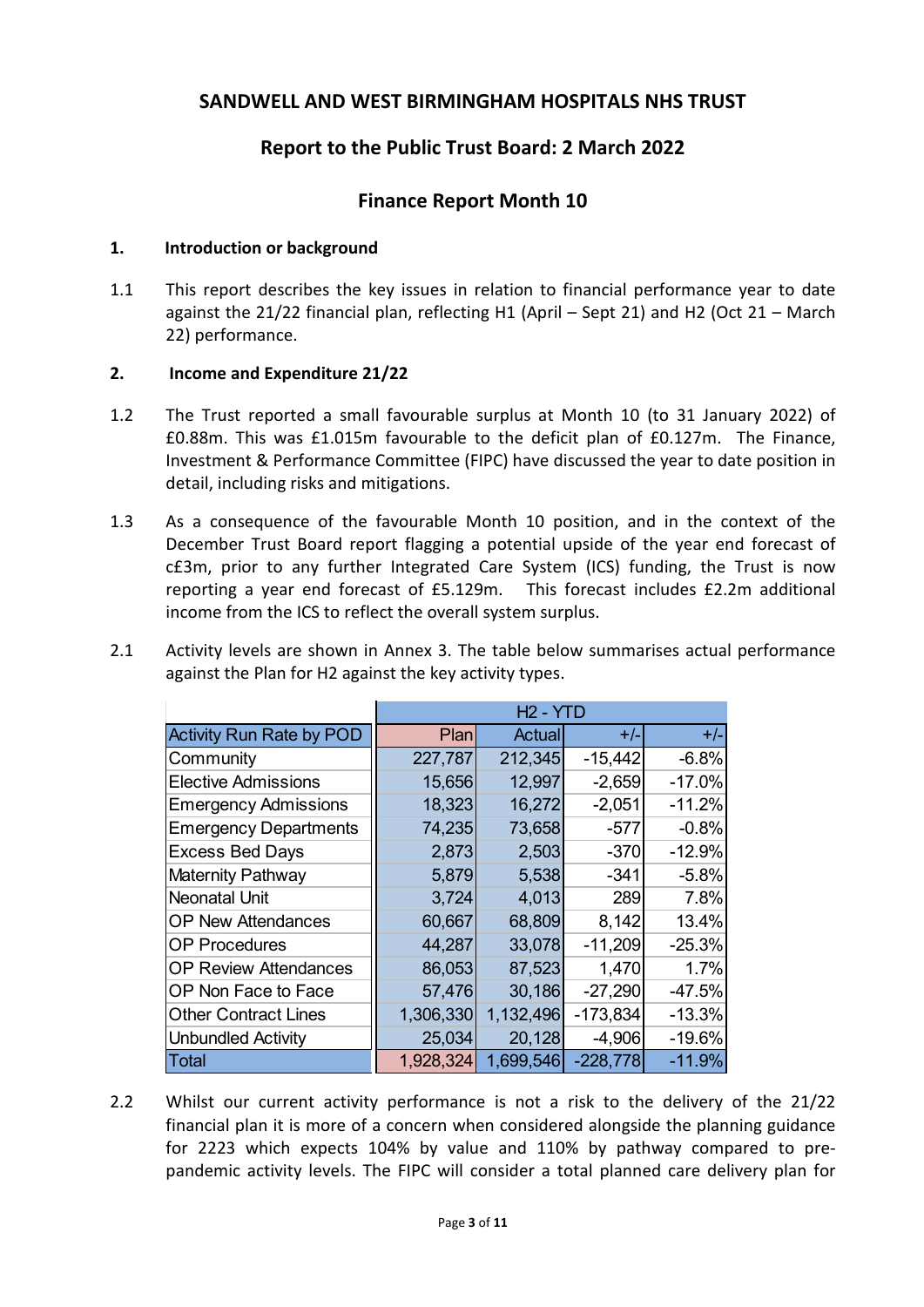2223 at its meeting in February, including identification of internal capacity, insourcing and outsourcing.

#### **3. Capital and Cash**

- 3.1 Please see Annex 2 for detail. The 2122 capital programme got off to a slow start, and whilst the Trust is still forecasting to plan, following a detailed review of the schemes during October, close scrutiny of the schemes has been maintained by the Capital Monitoring Group.
- 3.2 The Trust is forecasting to deliver against the approved capital plan although some slippage is likely in Q4 given continued supply chain issues caused mainly by the pandemic.
- 3.3 The cash balance at the end of 2020/21 financial year was £71.405m. Of this, £26.230m was funding being held for payments due in April on the MMUH scheme. The Trust is forecasting that cash will reduce to c£26m by the end of the financial year, based on an expected breakeven I&E performance, with the year to date balance being £54.5m.
- 3.4 The month 6 Board Report set out actions required to achieve the Better Payment Practice Code (BPPC) target of paying 95% of invoices (not disputed) within 30 days of receipt.
- 3.5 The key action that has pushed the Trust over the target has been to measure performance against invoice received date (in accordance with the guidance) rather than the invoice date itself. All of 2122 data has been reworked using this rule. Further actions include;
	- Increasing the number of BACS processing runs each week (Q4 of 21/22)
	- Planned trust wide communications to encourage timely receipting and dispute resolution (February 2022)
	- Implementing a Supplier Portal enabling suppliers to upload invoices directly and allow them to see and assist in progress on invoice approval and payment
	- Working with Oracle to identify Invoice hold information in specific circumstances which allows us to exclude the invoice from our performance measure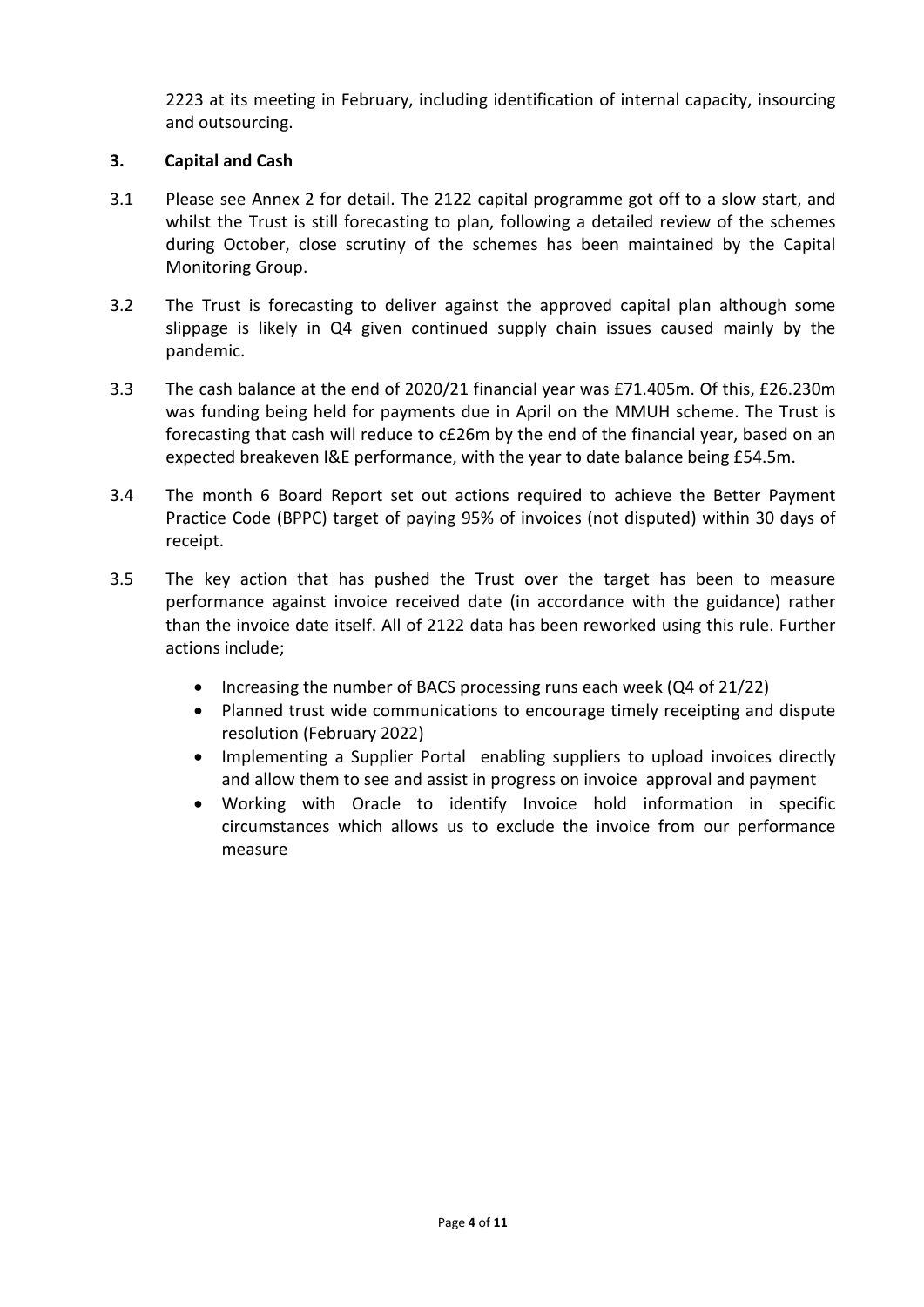

#### **4. Planning 2022/23**

- 4.1 As the Trust Board is aware the formal guidance for 2022/23 planning has been published which confirmed the planning timetable will be extended to 29 April 2022, with draft plans due 17 March. There will be interim submissions required by the Integrated Care System.
- 4.2 The Board is asked to note that the Trust's internal planning has commenced under the Executive leadership of the Chief Finance Officer. The first round of planning meetings have been held with all the Clinical Groups concentrating on Group priorities, activity/capacity, workforce plans and the overall financial implications.

#### **5. Recommendations**

- 5.1 The Trust Board is asked to:
	- a. **DISCUSS** the year to date financial position
	- b. **NOTE** the year end forecast

## **Simon Sheppard Director of Operational Finance 22 February 2022**

**Annex 1:** Key Financial Headlines **Annex 2:** 2122 Capital Programme **Annex 3:** Elective Recovery Fund **Annex 4:** Statement of Financial Position **Annex 5:** Financial Risks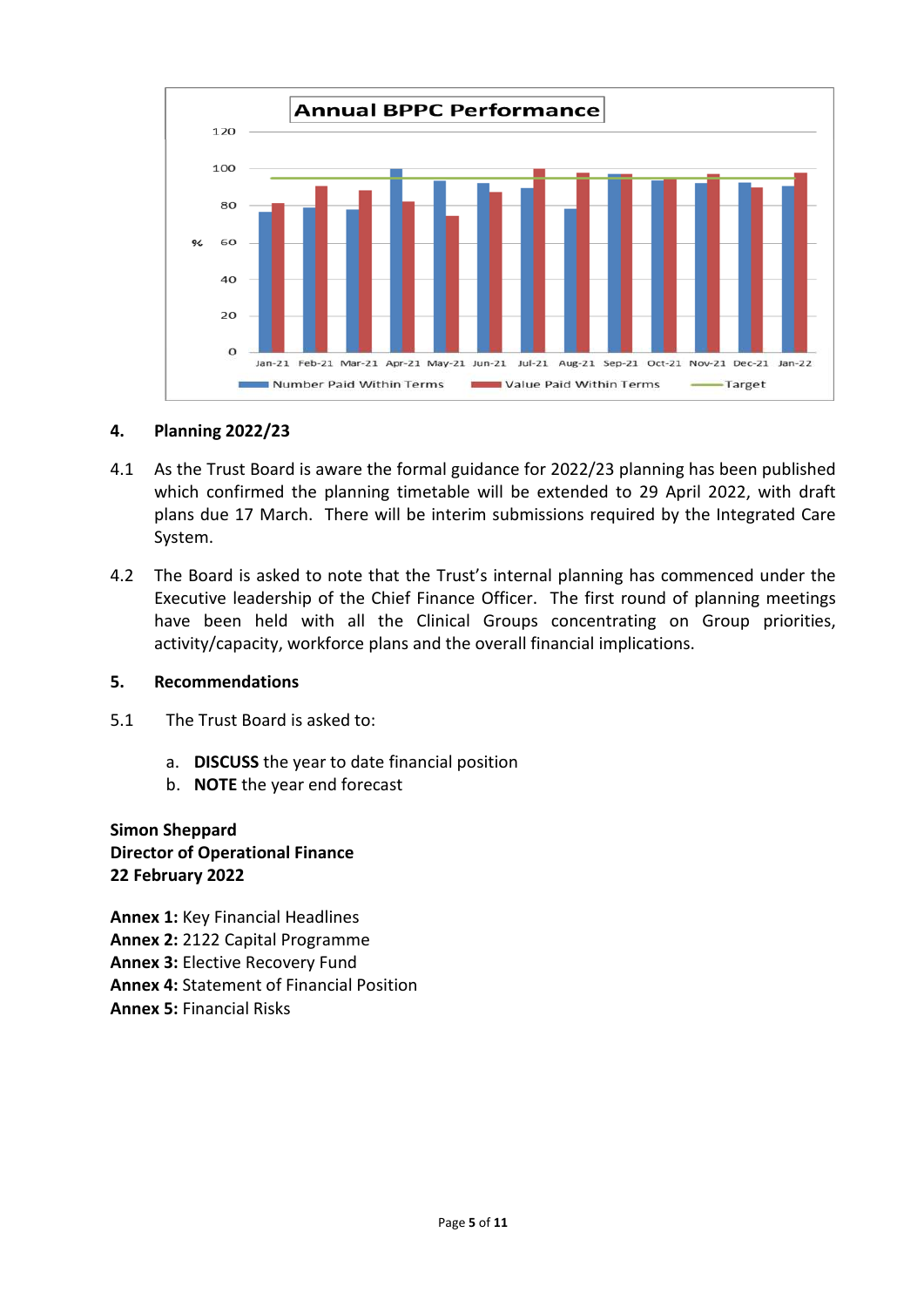

**Annex 1 - Key Financial Headlines** 

|                                 | In Month<br>Plan | In Month<br>Actual | In Month<br>Variance | <b>YTD</b><br>Plan | <b>YTD</b><br><b>Actual</b> | <b>YTD</b><br><b>Variance</b> | Y/end<br>Plan | Y/end      | Y/end<br>Forecast Variance |
|---------------------------------|------------------|--------------------|----------------------|--------------------|-----------------------------|-------------------------------|---------------|------------|----------------------------|
|                                 | <b>£ms</b>       | <b>£ms</b>         | <b>£ms</b>           | <b>£ms</b>         | £ms                         | <b>£ms</b>                    | <b>£ms</b>    | <b>fms</b> | <b>fms</b>                 |
|                                 |                  |                    |                      |                    |                             |                               |               |            |                            |
| <b>I&amp;E Performance</b>      | (0.02)           | 0.85               | 0.87                 | (0.13)             | 0.89                        | 1.02                          | (0.02)        | 5.13       | 5.15                       |
|                                 |                  |                    |                      |                    |                             |                               |               |            |                            |
| <b>NHSI Agency Ceiling</b>      | 0.87             | 1.32               | (0.45)               | 8.92               | 14.07                       | (5.15)                        | 10.65         | 16.70      | (6.05)                     |
|                                 |                  |                    |                      |                    |                             |                               |               |            |                            |
| Efficiency Programme (CIP)      | 1.10             | 0.59               | (0.42)               | 11.01              | 6.12                        | (4.38)                        | 13.21         | 8.09       | (4.88)                     |
|                                 |                  |                    |                      |                    |                             |                               |               |            |                            |
| Capital Expenditure (Excl MMUH) | 1.50             | 2.20               | (0.70)               | 16.51              | 11.34                       | 5.17                          | 21.63         | 23.49      | (1.87)                     |
|                                 |                  |                    |                      |                    |                             |                               |               |            |                            |
| Capital Expenditure (MMUH)      | 5.57             | 16.03              | (10.46)              | 165.46             | 157.50                      | 7.96                          | 170.41        | 170.30     | 0.11                       |
|                                 |                  |                    |                      |                    |                             |                               |               |            |                            |
| Cash Balance                    | 30.20            | 54.51              | 24.31                | 30.20              | 54.51                       | 24.30                         | 25.50         | 25.57      | 0.07                       |

涌

器

<del>ू</del>

饇

饇

£.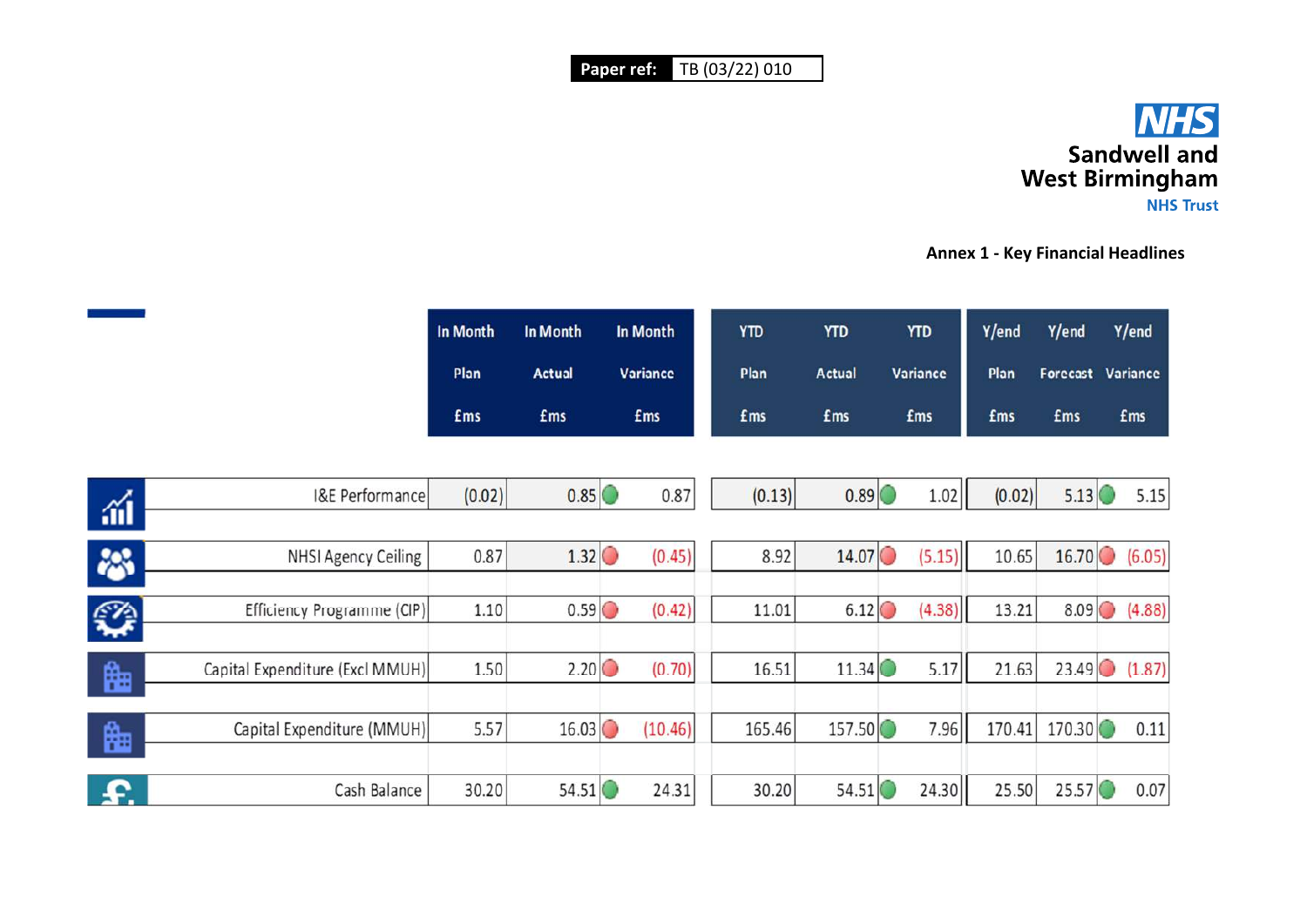# **Annex 2- 2122 Capital Programme**

| SANDWELL & WEST BIRMINGHAM HOSPITALS NHS TRUST |                                                |                  |                     |                 |                          |                 |               |  |  |
|------------------------------------------------|------------------------------------------------|------------------|---------------------|-----------------|--------------------------|-----------------|---------------|--|--|
|                                                | Summary Capital Expenditure: FY 2021/22 to P10 |                  |                     |                 |                          |                 |               |  |  |
|                                                | <b>Annual</b>                                  |                  | <b>Year to Date</b> |                 | <b>Year End Forecast</b> |                 |               |  |  |
|                                                | <b>Original Plan</b>                           | Plan             | <b>Actual</b>       | <b>Variance</b> | <b>NHSI Plan</b>         | <b>Forecast</b> | Variance      |  |  |
|                                                | £000s                                          | £000s            | £000s               | £000s           | £000s                    | £000s           | £000s         |  |  |
| <b>Internal - Self Financing</b>               |                                                |                  |                     |                 |                          |                 |               |  |  |
| <b>Estates</b>                                 | 7,566                                          | 4,804            | 2,494               | 2,310           | 8,236                    | 7,452           | 784           |  |  |
| $^{\text{IT}}$                                 | 7,046                                          | 5,806            | 3,992               | 1,814           | 7,046                    | 6,129           | 917           |  |  |
| Medical equipment                              | 3,616                                          | 3,010            | 1,828               | 1,182           | 3,616                    | 3,616           | $\mathcal{O}$ |  |  |
| Charity                                        | 85                                             | 40               | $\sqrt{2}$          | 40              | 85                       | 85              | $\Omega$      |  |  |
| Sub total                                      | 18,313                                         | 13,660           | 8,314               | 5,346           | 18,983                   | 17,282          | 1,701         |  |  |
| <b>External - PDC</b>                          |                                                |                  |                     |                 |                          |                 |               |  |  |
| <b>STP Reconfiguration</b>                     | 500                                            | 500              | 500                 | $\overline{0}$  | 500                      | 500             |               |  |  |
| PDC BMEC Diagnostic Hub Equipment              | 670                                            | 560              | $\mathcal{O}$       | 560             | $\overline{O}$           | $\Omega$        |               |  |  |
| TIF Schemes (Equipment & PACU Expansion)       | $\Omega$                                       | $\boldsymbol{0}$ | 100                 | $-100$          | $\overline{O}$           | 1,818           | $-1,818$      |  |  |
| Digital Maternity & Frontline Digitisation     | $\boldsymbol{0}$                               | 0                | $\boldsymbol{0}$    | $\overline{0}$  | $\boldsymbol{0}$         | 326             | $-326$        |  |  |
| Sub total                                      | 1,170                                          | 1,060            | 600                 | 460             | 500                      | 2,644           | $-2,144$      |  |  |
| <b>MMUH - PDC</b>                              |                                                |                  |                     |                 |                          |                 |               |  |  |
| Midland Met Construction Cost to Complete      | 170,406                                        | 165,457          | 157,498             | 7,959           | 170,406                  | 170,302         | 104           |  |  |
| MHCLG - Midland Met Learning Campus            | 0                                              | 0                | 501                 | $-501$          | $\mathcal{O}$            | 1,200           | $-1,200$      |  |  |
| <b>TOTAL</b>                                   | 189,889                                        | 180, 177         | 166,913             | 13,264          | 189,889                  | 191,428         | $-1,539$      |  |  |
| Technical-IFRIC12                              |                                                |                  |                     |                 |                          |                 |               |  |  |
| <b>BTC &amp; MES</b>                           | 2,142                                          | 1,785            | 1,925               | $-140$          | 2,142                    | 2,366           | $-224$        |  |  |
| <b>Trust Wide Programme</b>                    | 192,031                                        | 181,962          | 168,838             | 13,124          | 192,031                  | 193,794         | $-1,763$      |  |  |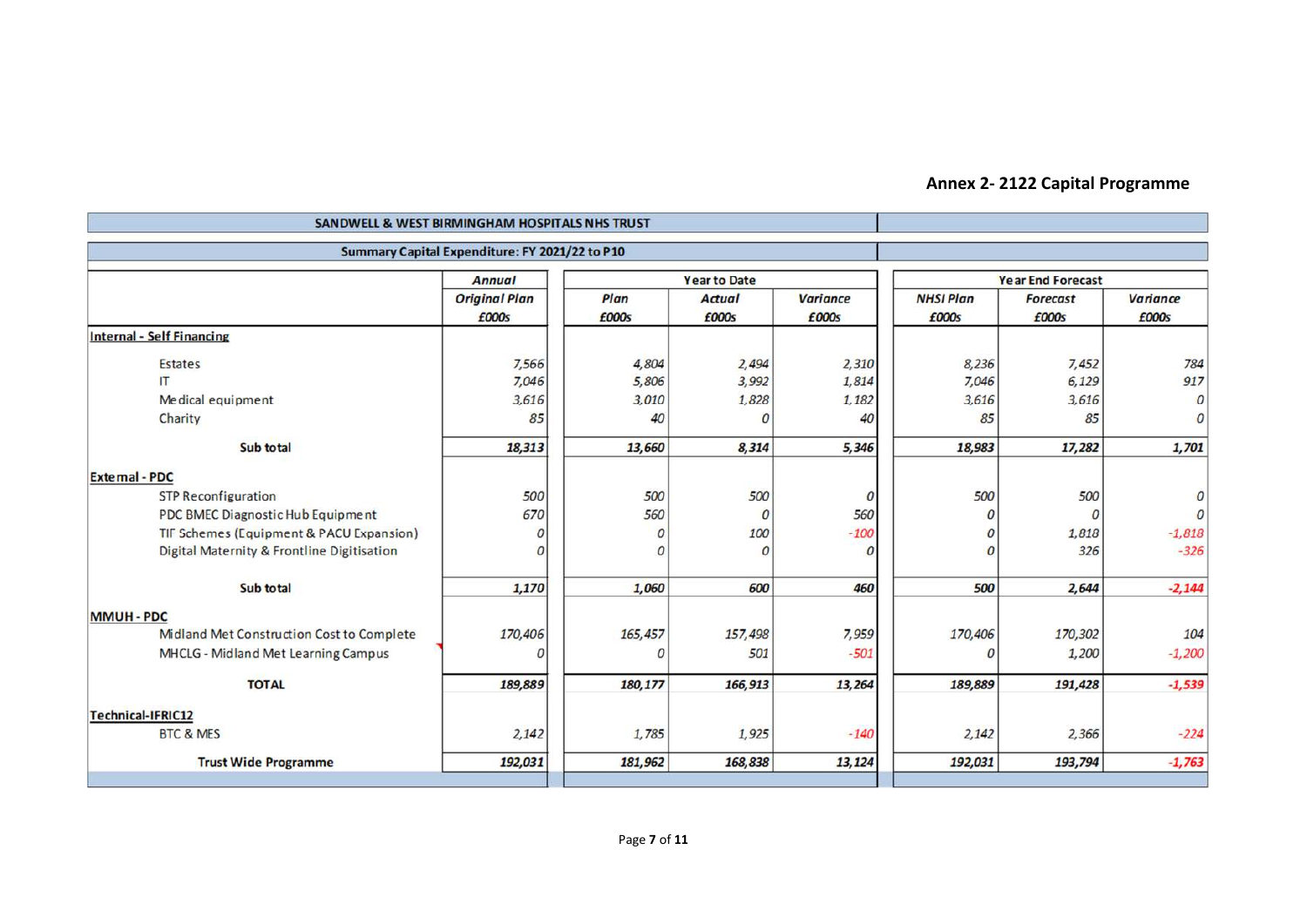An overspend of £1,763k, however, a Plan adjustment is expected for the TIF and Digital Maternity schemes resulting in a revised underspend of £381k

#### **Annex 3 -Elective Recovery Fund & Activity levels**

| <b>ERF:Clock Stops</b>                  |              | Oct-21 | <b>Nov-21</b> | <b>Dec-21</b> | $Jan-22$ | <b>Feb-22</b> | Mar-22 |
|-----------------------------------------|--------------|--------|---------------|---------------|----------|---------------|--------|
| 2019-20 adjusted Baseline               | Admitted     | 3,403  | 3,339         | 2,824         | 3,197    | 2,779         | 3,301  |
|                                         | Non Admitted | 15,382 | 15,599        | 13,308        | 15,504   | 14,208        | 16,786 |
|                                         | Total        | 18,785 | 18,938        | 16,132        | 18,701   | 16,987        | 20,087 |
| <b>Target Delivery Percentage (89%)</b> | Admitted     | 3,029  | 2,972         | 2,513         | 2,845    | 2,473         | 2,938  |
|                                         | Non Admitted | 13,690 | 13,883        | 11,844        | 13,799   | 12,645        | 14,940 |
|                                         | <b>Total</b> | 16,719 | 16,855        | 14,357        | 16,644   | 15,118        | 17,878 |
| <b>Actual Activity</b>                  | Admitted     | 2,344  | 2,595         | 2,474         | 2,207    |               |        |
|                                         | Non Admitted | 11,264 | 12,318        | 12,955        | 12,241   |               |        |
|                                         | Total        | 13,608 | 14,913        | 15,429        | 14,448   |               | 0      |
| <b>Actual Delivery Percentage</b>       | Admitted     | 69%    | 78%           | 88%           | 69%      | 0%            | 0%     |
|                                         | Non Admitted | 73%    | 79%           | 97%           | 79%      | 0%            | 0%     |
|                                         | Total        | 72%    | 79%           | 96%           | 77%      | 0%            | 0%     |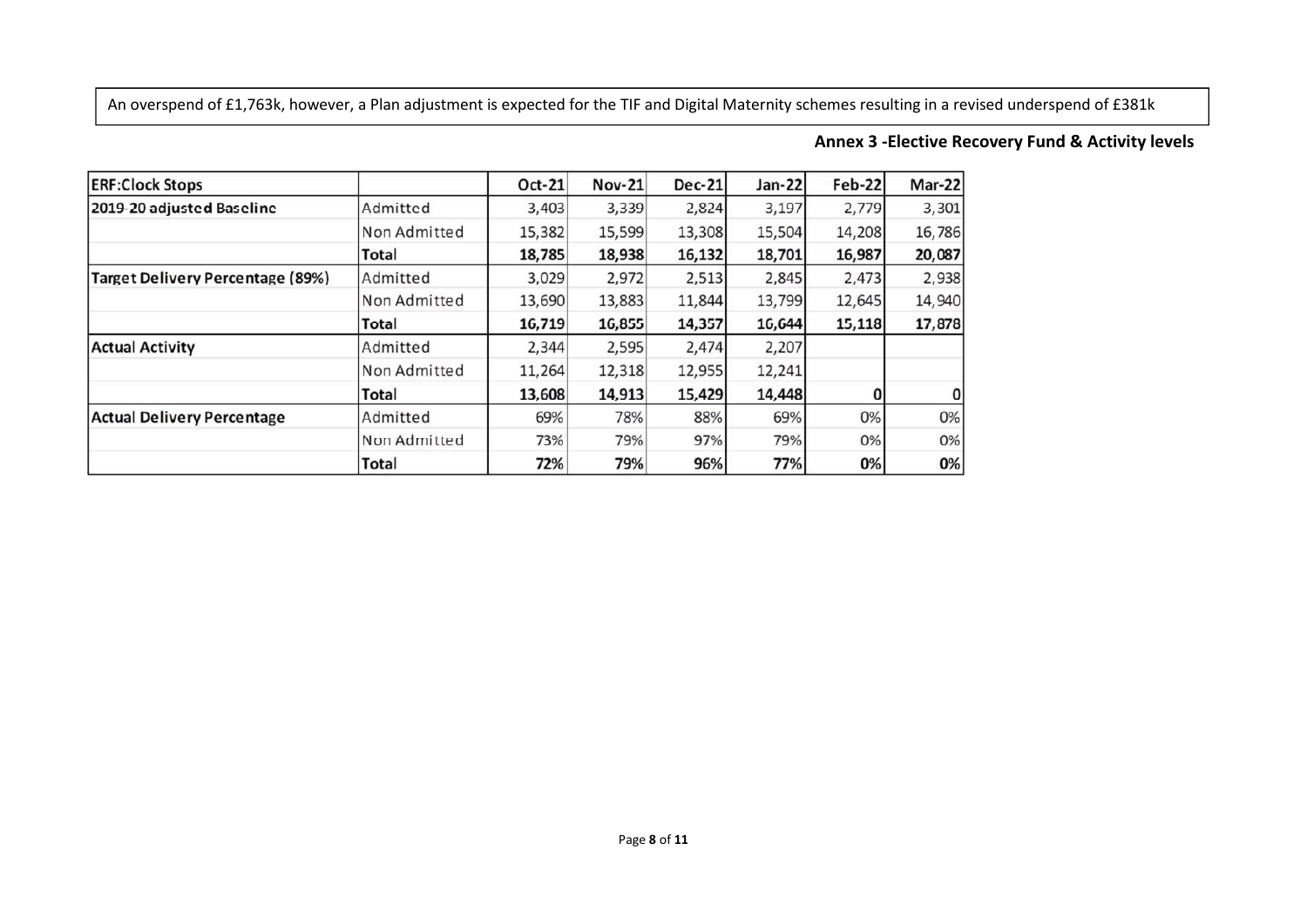#### **Run Rate and H2 Plan**

|                              | Apr-21  | $M$ ay-21    | $Jun-21$ | $Jul-21$ | <b>Aug-21</b>    | Sep-21  |         | Oct-21  |           |         | <b>Nov-21</b> |          |         | Dec-21  |           |         | $Jan-22$ |           | Feb-22          | <b>Mar-22</b> |
|------------------------------|---------|--------------|----------|----------|------------------|---------|---------|---------|-----------|---------|---------------|----------|---------|---------|-----------|---------|----------|-----------|-----------------|---------------|
| Activity Run Rate by POD     | Actual  | Actual       | Actual   | Actual   | Actual           | Actual  | Plan    | Actual  | +/-       | Plar    | Actual        |          | Plan    | Actual  | +/-       | Plar    | Actual   |           | Plan            | Plan          |
| Community                    | 56,235  | 56,810       | 59,064   | 59,582   | 57,243           | 57,863  | 57,013  | 57,572  | 559       | 57,013  | 54,803        | $-2,210$ | 56,881  | 49,965  | $-6,916$  | 56,881  | 50,005   | $-6,876$  | 56,88           | 56,881        |
| Elective Admissions          | 2,208   | 2,603        | 3,419    | 3,374    | 3,224            | 3,243   | 3,776   | 3,257   | $-519$    | 4,235   | 3,451         | $-784$   | 3,869   | 3,298   | $-571$    | 3,775   | 2,991    | $-784$    | 3,548           | 4,049         |
| <b>Emergency Admissions</b>  | 3,722   | 3.97         | 3.913    | 4.124    | 4,028            | 4.116   | 4,581   | 4,181   | $-400$    | 4,581   | 4,123         | $-458$   | 4,581   | 4,114   | $-467$    | 4.581   | 3,854    | $-727$    | 4,581           | 4,581         |
| <b>Emergency Departments</b> | 16,189  | 18,356       | 18,987   | 19,022   | 18,309           | 19,055  | 18,559  | 19,766  | ,207      | 18,559  | 18,799        | 240      | 18,559  | 17,700  | $-859$    | 18,559  | 17,393   | $-1,166$  | 18,559          | 18,559        |
| <b>Excess Bed Days</b>       | 393     | 394          | 661      | 608      | 703              | 852     | 718     | 687     | -31       | 718     | 833           | 115      | 718     | 717     |           | 718     | 266      | $-452$    | 718             | 718)          |
| <b>Maternity Pathway</b>     | 1,409   | <b>1.493</b> | 1.374    | 1.507    | 1,400            | .583    | 1.470   | 1,376   | -94       | 1,470   | 1,443         | $-27$    | 1,470   | 1.344   | $-126$    | 1,470   | 1.375    | $-95$     | 1.470           | 1,470         |
| Neonatal Unit                | 837     | 1,139        | 1,084    | 1.141    | 1.080            | 903     | 931     | 974     | 43        | 931     | 973           | 42       | 931     | 1.123   | 192       | 931     | 943      | 12        | 931             | 931           |
| <b>IOP New Attendances</b>   | 16,033  | 17,662       | 20,053   | 19,021   | 17,714           | 18,403  | 15,067  | 17,718  | 2,651     | 17,579  | 18,719        | 1,140    | 14,053  | 15,805  | ,752      | 13,969  | 16,567   | 2,598     | 14,373          | 15,569        |
| <b>OP Procedures</b>         | 8.372   | 8,796        | 10,111   | 9,336    | 8,097            | 9,191   | 9,975   | 8,914   | $-1,061$  | 12,484  | 9,309         | $-3,175$ | 10,897  | 6,966   | $-3,931$  | 10,930  | 7,889    | $-3,041$  | 11,328          | 11,358        |
| <b>OP Review Attendances</b> | 22.044  | 22,476       | 25,707   | 23,71'   | 21,626           | 24,240  | 21,062  | 22,379  | .317      | 24,041  | 24,075        | 34       | 20,191  | 19,955  | $-236$    | 20,759  | 21,114   | 355       | 22,453          | 23,403        |
| <b>OP Non Face to Face</b>   | 7,306   | 7,046        | 7,152    | 6,879    | $^{\prime}$ .128 | 7,373   | 13,590  | 7,029   | $-6,561$  | 13,070  | 8,245         | $-4,825$ | 13,886  | 7.003   | $-6,883$  | 16,930  | 7,909    | $-9,021$  | 15,515          | 17,349        |
| <b>Other Contract Lines</b>  | 310,367 | 301,814      | 363,381  | 352.489  | 326,382          | 304.025 | 326,582 | 296.461 | $-30,122$ | 326,582 | 319,071       | $-7.51'$ | 326.582 | 233.494 | $-93,088$ | 326,582 | 283.470  | $-43.112$ | 326,582         | 326.582       |
| <b>Unbundled Activity</b>    | 4,892   | 5,778        | 5,869    | 5.414    | 4,982            | 5,305   | 6,259   | 4,981   | 1,278     | 6,259   | 5,568         | $-691$   | 6,259   | 4,539   | $-1,720$  | 6,259   | 5,040    | $-1,219$  | 6,259           | 6,259         |
| Total                        | 450,007 | 448,337      | 520,775  | 506.208  | 471,916          | 456,152 | 479,583 | 445,295 | $-34,288$ | 487,521 | 469,412       | .18,109  | 478.876 | 366,023 | 112,853   | 482,344 | 418,816  | $-63,528$ | 483,197 487,709 |               |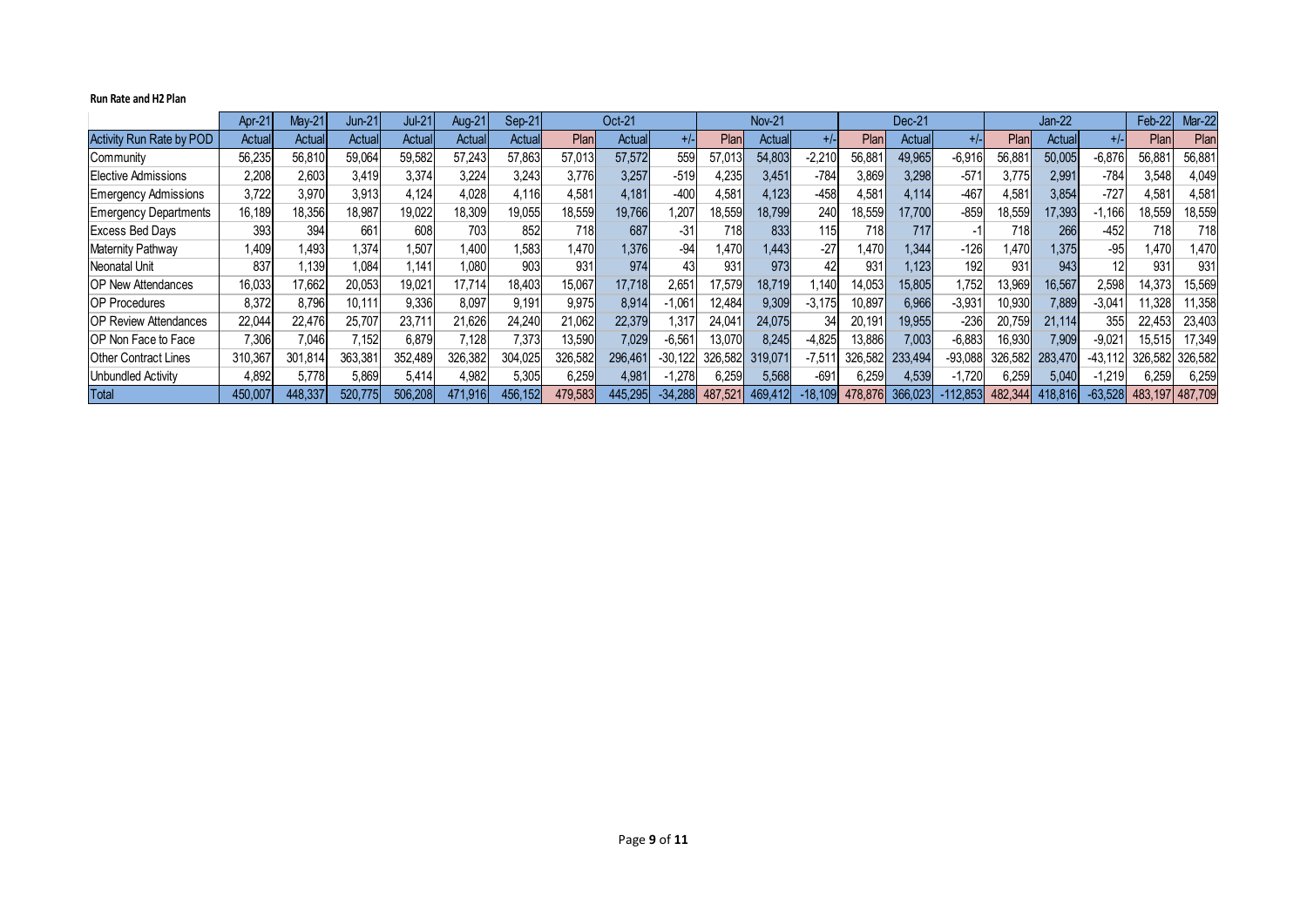### **NHS** Sandwell and West Birmingham **NHS Trust**

#### **Annex 4- Statement of Financial Position**

# Sandwell & West Birmingham Hospitals NHS Trust STATEMENT OF FINANCIAL POSITION 2021/22

|                                                         | Balance as at<br>31st March<br>2021<br>£000 | Balance as at<br>31st January<br>2021<br>£000 | Forecast<br>31st March<br>2022<br>£000 |
|---------------------------------------------------------|---------------------------------------------|-----------------------------------------------|----------------------------------------|
|                                                         |                                             |                                               |                                        |
| <b>Non Current Assets</b>                               |                                             |                                               |                                        |
| Property, Plant and Equipment                           | 681,148                                     | 831.667                                       | 850,928                                |
| Intangible Assets                                       | 218                                         | 190<br><sup>0</sup>                           | 218                                    |
| <b>Investment Assets</b><br>Trade and Other Receivables | Ω<br>100                                    | 100                                           |                                        |
|                                                         |                                             |                                               |                                        |
| <b>Current Assets</b>                                   |                                             |                                               |                                        |
| Inventories                                             | 3.437                                       | 3.437                                         | 3,437                                  |
| Trade and Other Receivables                             | 29,858                                      | 37.070                                        | 29,858                                 |
| Cash and Cash Equivalents                               | 71,441                                      | 54,544                                        | 25,252                                 |
| <b>Current Liabilities</b>                              |                                             |                                               |                                        |
| Trade and Other Payables                                | (97.217)                                    | (114, 348)                                    | (52, 828)                              |
| Provisions                                              | (1,067)                                     | (892)                                         | (1,067)                                |
| Borrowings                                              | (1, 553)                                    | (1, 556)                                      | (1, 553)                               |
| DH Loan                                                 |                                             | 0                                             |                                        |
| <b>Non Current Liabilities</b>                          |                                             |                                               |                                        |
| Provisions                                              | (3.529)                                     | (3.529)                                       | (3,529)                                |
| Borrowings                                              | (25, 911)                                   | (24, 476)                                     | (24, 111)                              |
| DH Loan                                                 |                                             | n                                             |                                        |
|                                                         | 656,925                                     | 782,207                                       | 826,605                                |
|                                                         |                                             |                                               |                                        |
| <b>Financed By</b>                                      |                                             |                                               |                                        |
| <b>Taxpayers Equity</b>                                 |                                             |                                               |                                        |
| Public Dividend Capital                                 | 486,117                                     | 610,669                                       | 655,797                                |
| Retained Earnings reserve                               | 153,089                                     | 153,819                                       | 153,089                                |
| <b>Revaluation Reserve</b>                              | 8.661                                       | 8.661                                         | 8.661                                  |
| Other Reserves                                          | 9,058                                       | 9,058                                         | 9,058                                  |
|                                                         |                                             |                                               |                                        |
|                                                         | 656,925                                     | 782,207                                       | 826,605                                |